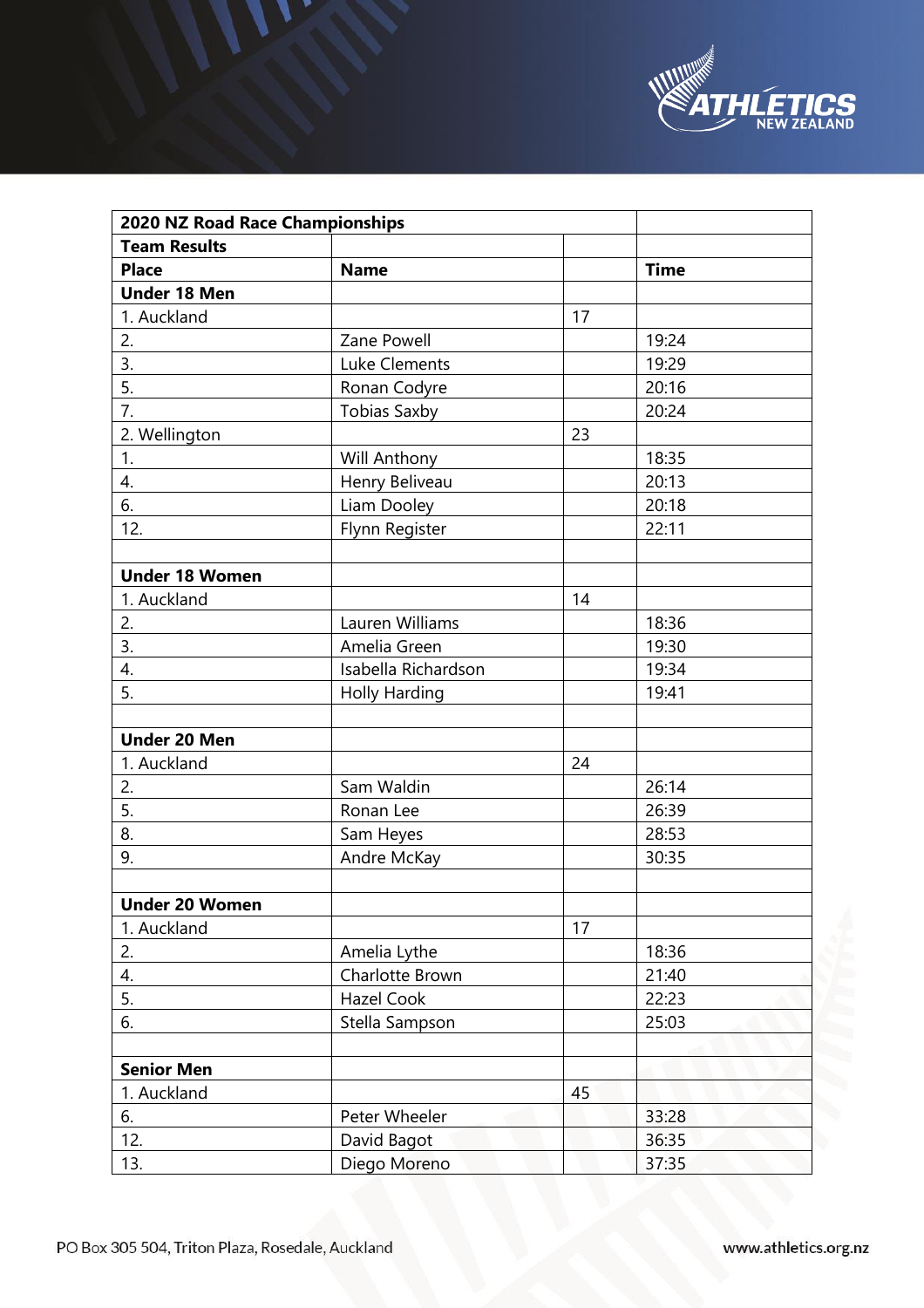

| 14.                        | Jonatans Racenajs       |    | 40:59 |
|----------------------------|-------------------------|----|-------|
|                            |                         |    |       |
| <b>Senior Women</b>        |                         |    |       |
| <b>NO TEAMS</b>            |                         |    |       |
|                            |                         |    |       |
| <b>Masters Men 35-49</b>   |                         |    |       |
| 1. Auckland                |                         | 21 |       |
| 2.                         | Greg Darbyshire         |    | 33:34 |
| 4.                         | Nick Moore              |    | 33:38 |
| 5.                         | Simon Mace              |    | 33:39 |
| 10.                        | Paul Crowhurst          |    | 35:06 |
| 2. Waikato Bay of Plenty   |                         | 30 |       |
| 1.                         | Sjors Corporaal         |    | 33:20 |
| 8.                         | Matthew Parsonage       |    | 34:21 |
| 9.                         | Iain Macdonald          |    | 35:05 |
| 12.                        | Dean Chiplin            |    | 35:51 |
| 3. Wellington              |                         |    |       |
| 6.                         | Geoff Ferry             |    | 33:57 |
| $\overline{7}$             | <b>Brian Garmonsway</b> |    | 34:06 |
| 15.                        | <b>Andrew Kerr</b>      |    | 36:28 |
| 19.                        | <b>Mathew Rogers</b>    |    | 37:02 |
|                            |                         |    |       |
| <b>Masters Women 35-49</b> |                         |    |       |
| <b>NO TEAMS</b>            |                         |    |       |
|                            |                         |    |       |
| Masters Men 50+            |                         |    |       |
| 1. Wellington              |                         | 17 |       |
| 2.                         | <b>Grant Mclean</b>     |    | 35:09 |
| 3.                         | <b>Peter Stevens</b>    |    | 36:15 |
| 5.                         | Paul Hewitson           |    | 37:06 |
| 7.                         | Michael Wray            |    | 38:42 |
| 2. Auckland                |                         | 28 |       |
| 1.                         | Wim Luijpers            |    | 34:53 |
| 6.                         | <b>Tim Mitchell</b>     |    | 37:59 |
| 10.                        | Richard Wagener         |    | 39:32 |
| 11.                        | Ken Walker              |    | 39:48 |
| 3. Canterbury              |                         | 48 |       |
| 4.                         | Mark Reid               |    | 36:55 |
| 9.                         | Peter Richards          |    | 39:08 |
| 13.                        | John Gamblin            |    | 40:35 |
| 22.                        | Ron McTaggart           |    | 47:26 |
|                            |                         |    |       |